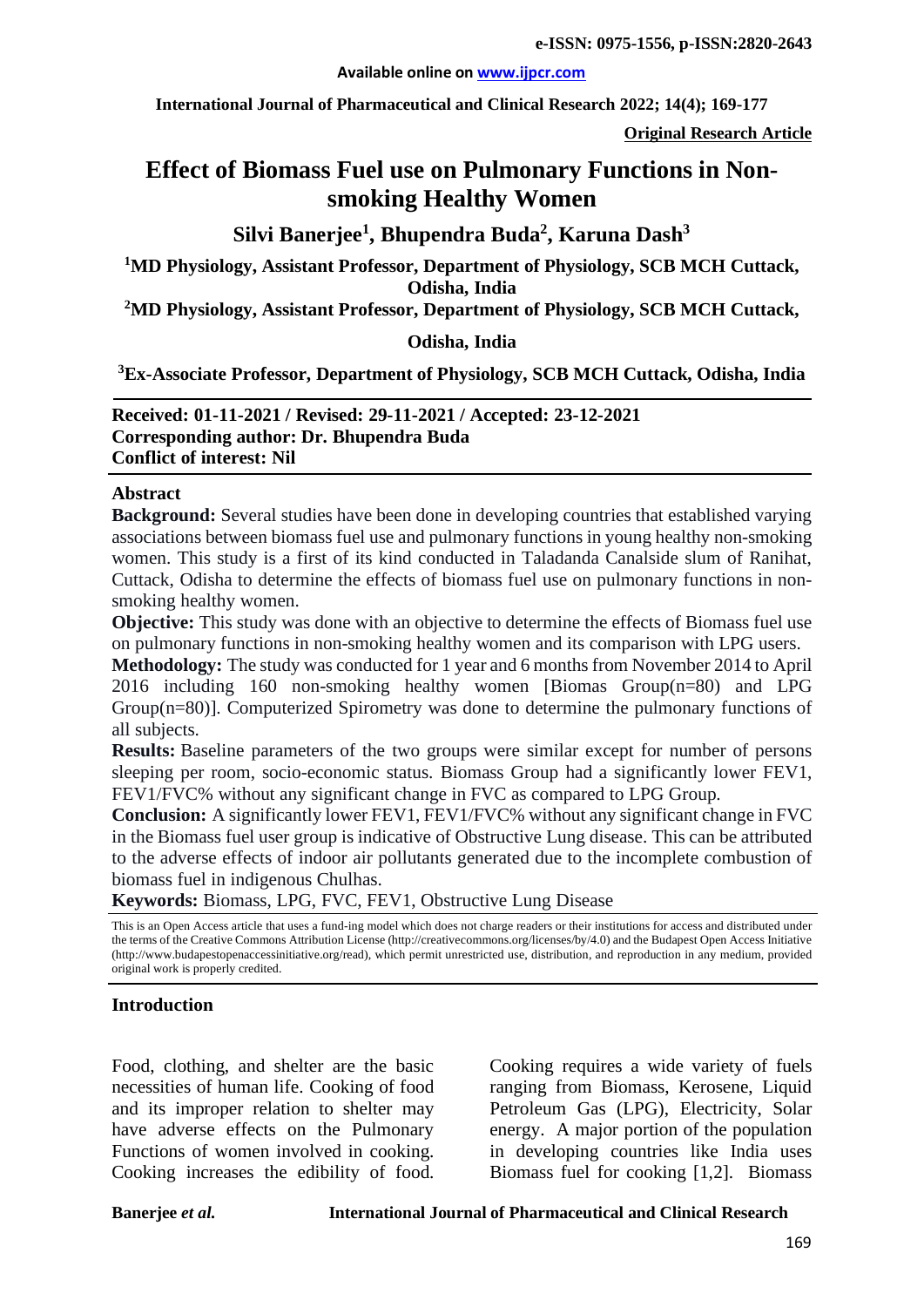fuels most commonly used are coal, wood, charcoal, dried animal dung, and crop residues such as straw and sticks [3,4]. These biomass fuels when burnt in Chulha [Traditional Cooking stoves] lead to its inefficient combustion and release of a large variety of air pollutants including inhalable particulate matter and harmful gases like carbon monoxide, sulphur oxides, nitrogen oxides, aromatic hydrocarbons, formaldehyde [5,6,7]. Exposure to these pollutants generated during biomass combustion may lead to several respiratory diseases (Upper and Lower respiratory tract infections, Chronic Obstructive Lung Disease, Tuberculosis, Lung Cancers, etc.) and Non-Respiratory diseases (Cardiovascular diseases, Cataract, Nasopharyngeal, and Laryngeal cancers) leading to premature mortality and morbidity in women involved in cooking [4,8,9]. Biomass smoke also increases the incidence of low birth weight and infant mortality rates in the babies of mothers involved in cooking using Biomass. Biomass smoke exposure accounts for approximately 4% of the Global Burden of Diseases [10,11].

The WHO Indoor Air Quality Guidelines emphasized the use of clean fuel for cooking to check the household air pollution [12]. Liquid Petroleum Gas (LPG) is a widely available clean fuel that can be used as a source of household energy for cooking [13]. In India, the contribution of Biomass fuel as a source of household energy has declined in the last few decades [14]. This transition from traditional Biomass use to LPG use as a source of domestic energy will help to check the indoor air pollution and its deleterious effects on lung functions of the individuals involved in cooking activity. Therefore, this study was designed with the objective to determine the effects of Biomass fuel use on pulmonary functions in non-smoking healthy women and its comparison with LPG users.

# **Material and Methods**

**Study Design:** This is a community-based cross-sectional study designed to compare the pulmonary functions of non-smoking healthy women using either Biomass fuel or LPG as a sole source of fuel for cooking.

**Study Approval:** The study was approved by the Institutional Ethics Committee of SCB Medical College and Hospital, Cuttack, Odisha, India. Informed written consent was mandatorily obtained from the participants before participating in the study.

**Study Duration:** The study was conducted for a period of 1 year and 6 months from November 2014 to April 2016.

**Study Place:** The study was conducted in only one center i.e., Department of Physiology, S.C.B Medical College and Hospital, Cuttack, Odisha, India.

**Study Population:** The study participants were non-smoking healthy females recruited from Taladanda Canalside slum of Ranihat, Cuttack, Odisha, India.

**Inclusion Criteria:** The eligible participants were lifetime non-smoking healthy females between the age group of 25 to 50 years. The participants must be using either Biomass fuel or LPG as a sole cooking fuel for at least an average cooking duration of 04 (Four) hours per day for a minimum period of 10 years.

**Exclusion Criteria:** Subjects using both LPG and Biomass fuel or any other fuel for cooking were excluded from the study. Subjects with respiratory diseases, cardiac diseases, pregnancy, bony deformities like kyphosis and/or scoliosis, Space Occupying Lesions (SOL) in the thoracoabdominal region or any other severe illness were excluded from the study.

**Sample Size:** A total of 160 eligible participants participated in the study. The study participants were divided into two groups:-

- LPG Group (n=80)
- Biomass Group (n=80)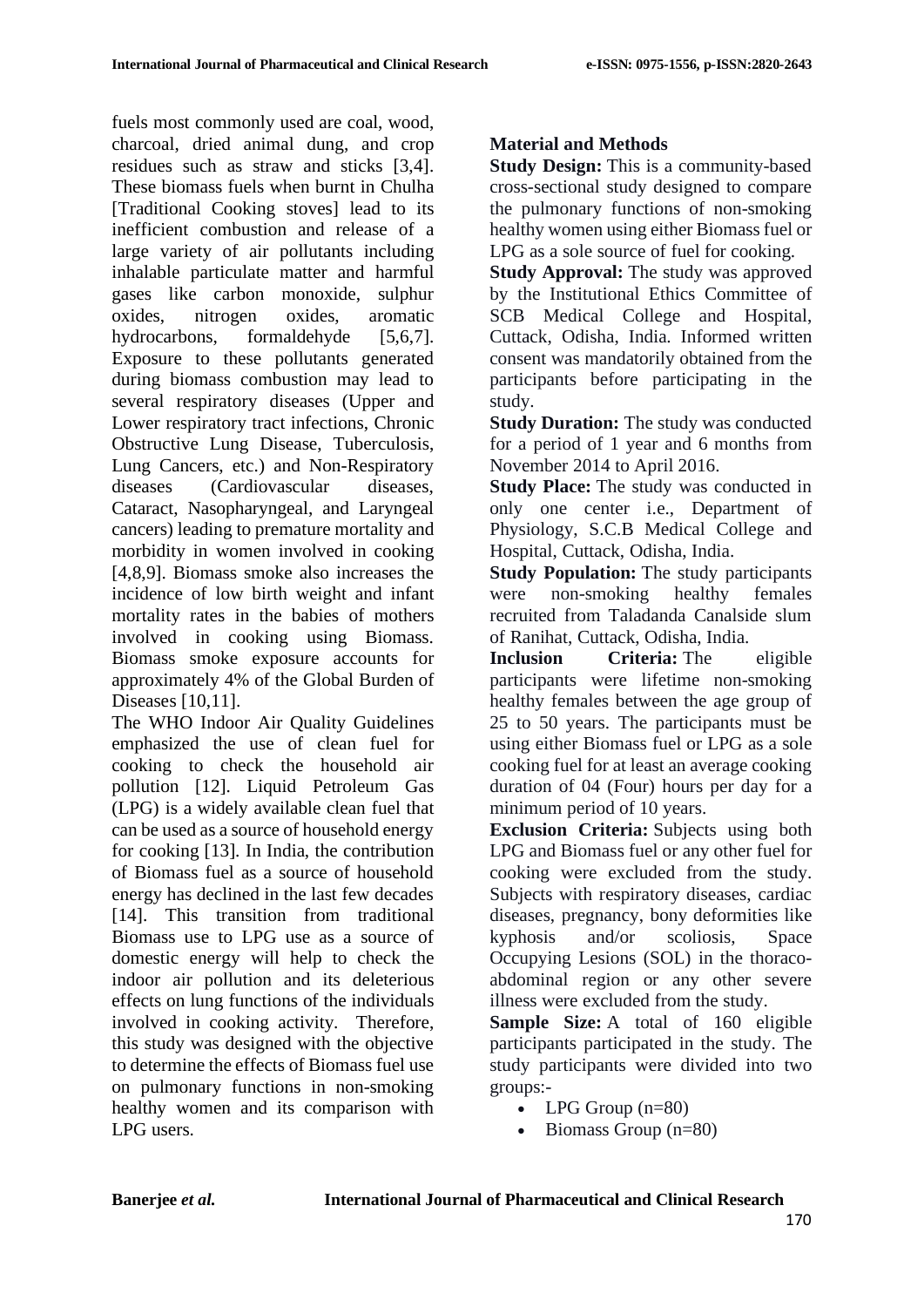

**Study Procedure:** The study involved Community meetings, Household visits, and Tests in the Physiology Laboratory, Department of Physiology, SCB Medical College and Hospital, Cuttack.

- **❖ Community meetings:** Five community meetings were conducted. Community Meetings involved detailed discussions on the types of cooking fuel (Biomass fuel/LPG), the Hazardous effect of Biomass smoke exposure on lung function, Advantages of using a clean source of fuel for cooking like LPG, Electricity, Solar Energy, etc. Motivation and Recruitment of eligible participants for the study. The study participants were divided into two groups:-
- $\checkmark$  LPG Group (n=80): Women using LPG as a sole source of fuel for cooking.
- $\checkmark$  Biomass Group (n=80): Women using Biomass as a sole source of fuel for cooking.
- **Household visits:** Household visits were done for the collection of baseline data and socio-economic profile. The information on the cooking fuel used i.e. Biomass fuel or LPG. The cooking method is used like indigenous Chulhas or LPG Gas stoves. Place of cooking ie open space or Verandah or separate kitchen or in the same living room.

Ventilation at the site of cooking with an emphasis on windows, ventilators, chimneys, and scope for proper or cross ventilation. Cooking parameters like average cooking duration in hours per day and period of cooking in years. Thereby, calculating the Cooking Index or Biomass Exposure Index which is the product of hours utilized in cooking per day and duration of cooking in years [6,15]. Housing conditions like Kaccha or Kaccha-pucca or Pucca house. The number of persons sleeping per room and Exposure to passive smoking. Educational Status like Illiterate, Primary school, Middle school, and above. Socio-economic status based on Modified Kuppuswamy's Socioeconomic scale 2012 into Upper, Upper middle, Lower middle, Upper lower and Lower class [16].

- **Physiology Laboratory Tests:**
- **Anthropometric Measurements:** Measurement of Anthropometric parameters like Height, Weight, Body Mass Index
- **Spirometry:** Spirometry of eligible participants was done in the Department of Physiology, SCB Medical College and Hospital, Cuttack

(BMI), etc.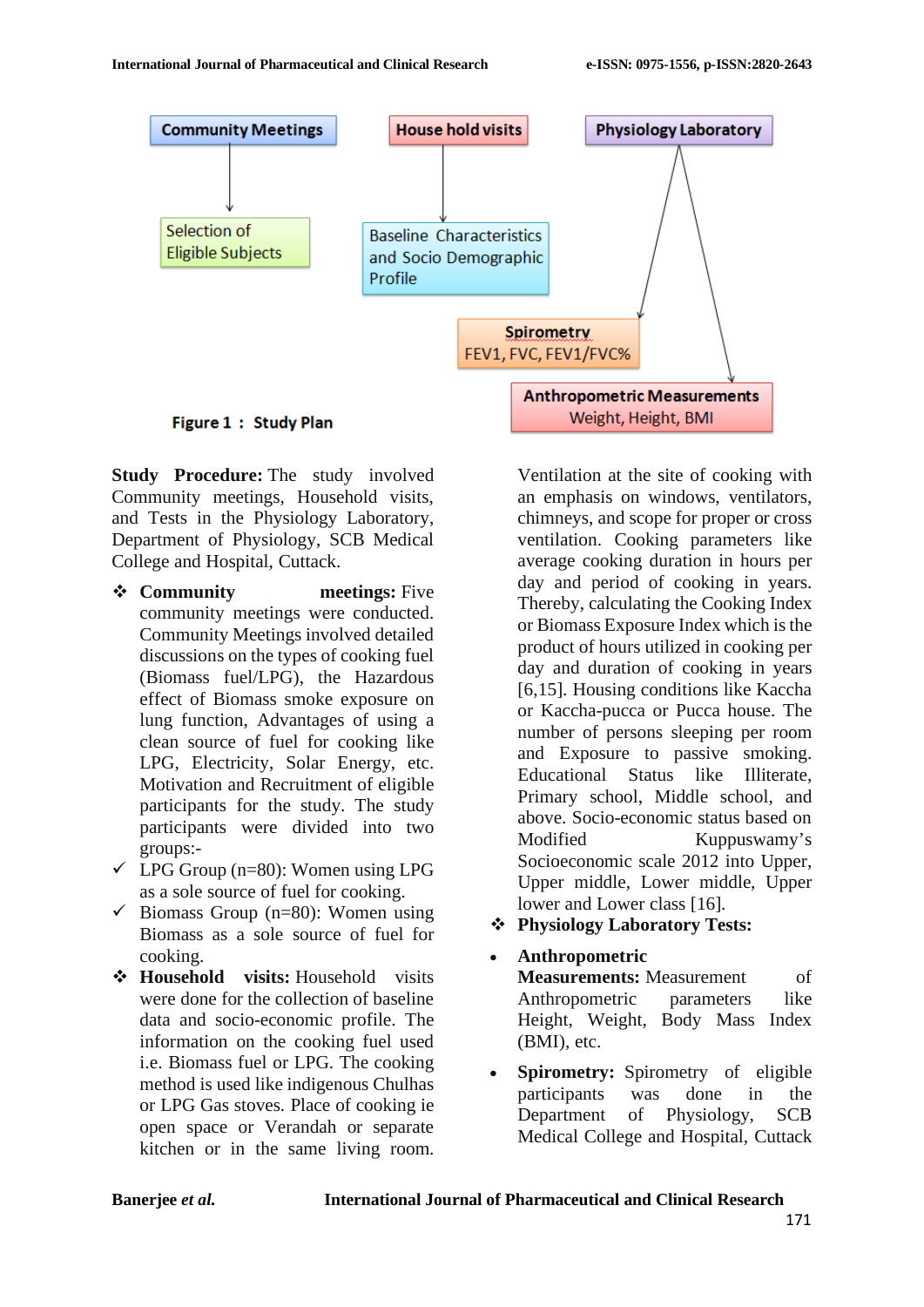between 9:00 am to 11:00 am to avoid diurnal fluctuations using Computerised Spirometry, Model 'RMS HELIOS 401' and Serial No. 'HELS/0025/401' (Manufactured by Recorders & Medicare Systems (P) Ltd.). Detailed information regarding the procedure was given to the subject followed by a demonstration of the procedure. By applying nasal clips, three satisfactory spirometric readings were taken and the best one of the three spirometric readings was considered as the subject's representative spirometric

value. Predicted values of FEV1 and FVC were calculated by the manufacturer's 'RMS HELIOS 401' software based on the subject's sex, age, height, and weight. In this study, we recorded the subject's representative spirometric values like Forced Vital Capacity (FVC), Forced Expiratory Volume in 1s (FEV1), FEV1/FVC%. The systems inbuilt software 'RMS HELIOS 401' provided the subject's Spirometric Interpretation as Normal, Mild Obstruction, Severe Obstruction, etc.



**Figure – 2: Computerised Spirometry (Model 'RMS HELIOS 401')**

**Statistical Analysis**: Data entry was done in Microsoft Excel 2016 and Statistical Software version **SPSS 22.0.** The level of significance of 0.05 (5%) was taken for test statistics. Frequency, Percentage, descriptive Statistics, and Chi-Square tests were applied to analyze the data.

### **Results:**

A total of 254 women attended the community meetings. 210 women were motivated to participate in the study but 164 women were eligible participants for the study and 46 women (04 women-Pregnancy; 01 woman – Pleural Effusion; 01 woman - Kypho-scoliosis; 01 woman-Cardiac disease; 18 women – Using both Biomass and LPG; 15 women- Using both Biomass and Kerosene; 06 women - Using both Biomass and Electric Heater) were excluded based on the exclusion criteria. Informed written consent was obtained from 164 eligible participants. Again, 04 eligible participants were unable to perform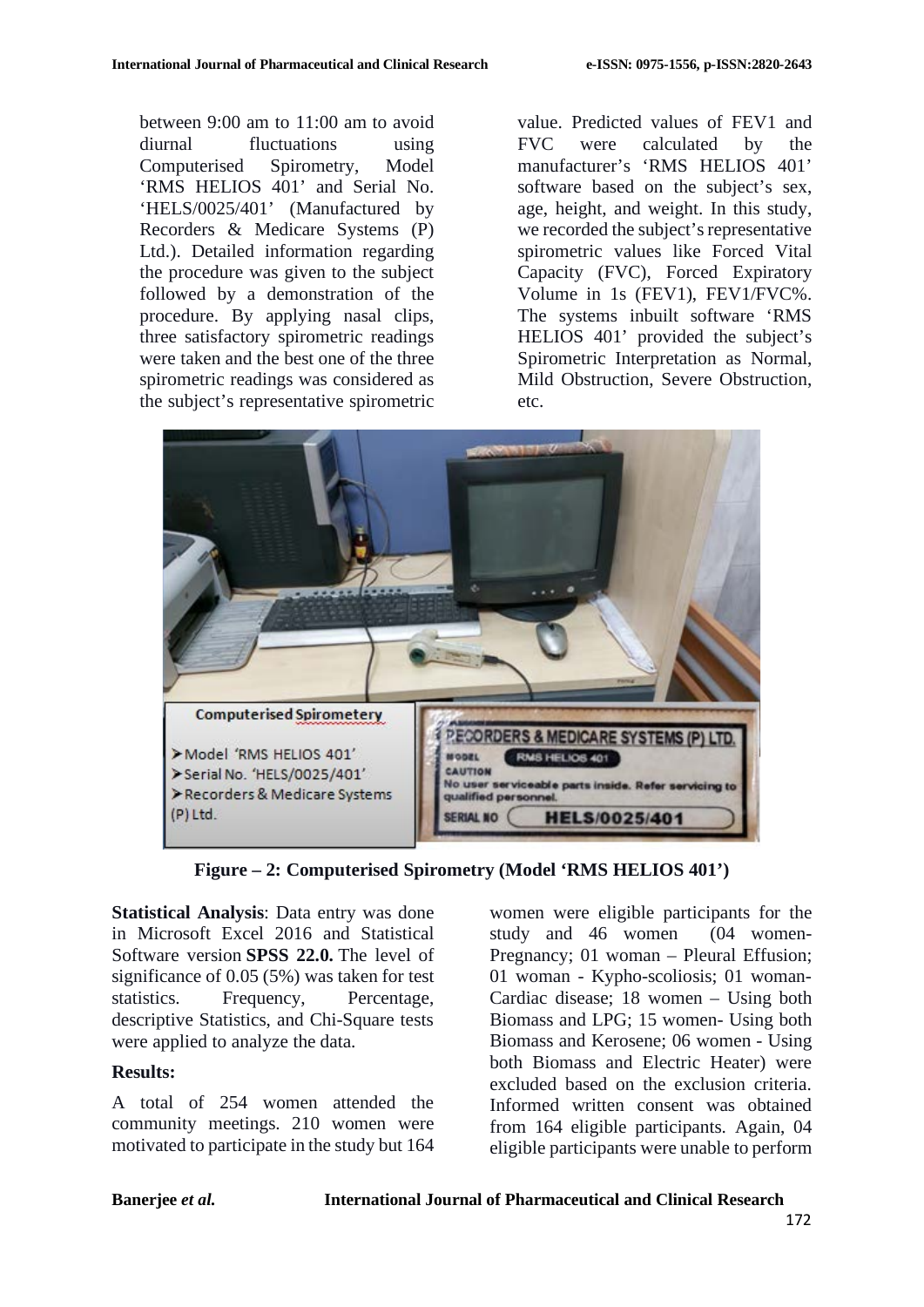the spirometry satisfactorily. Finally, 160 participants performed the spirometry satisfactorily and their spirometric findings were considered for analysis.



| Table – 1: Baseline Characteristics and Socio-Demographic variables |                         |                     |                         |  |  |  |
|---------------------------------------------------------------------|-------------------------|---------------------|-------------------------|--|--|--|
| Variables                                                           |                         | <b>LPG</b><br>Group | Group<br><b>Biomass</b> |  |  |  |
|                                                                     |                         | $(n=80)$            | $(n=80)$                |  |  |  |
| Age (years)                                                         |                         | $39.04 \pm 7.02$    | $39.80 \pm 7.92$        |  |  |  |
| Weight (kg)                                                         |                         | $49.52 \pm 9.92$    | $46.12 \pm 7.82$        |  |  |  |
| Height (cm)                                                         |                         | $148.18 \pm 4.30$   | $146.34 \pm 4.70$       |  |  |  |
| <b>BMI</b>                                                          |                         | $22.76 \pm 4.38$    | $21.08 \pm 3.08$        |  |  |  |
| Number of persons sleeping per room *                               |                         | $2.32 \pm 0.66$     | $3.90 \pm 1.80$         |  |  |  |
| Housing                                                             | Kuccha                  | 15 %                | 32.5%                   |  |  |  |
|                                                                     | Kuccha-Pucca            | 57.5%               | 62.5%                   |  |  |  |
|                                                                     | Pucca                   | 27.5%               | 5%                      |  |  |  |
| Ventilation                                                         | No window               | 1(1.25%)            | 4(5%)                   |  |  |  |
|                                                                     | One widow               | 35 (43.75%)         | 44 (55%)                |  |  |  |
|                                                                     | Atleast one window and  | 44 (55%)            | 24 (30%)                |  |  |  |
|                                                                     | ventilator / Chimney    |                     |                         |  |  |  |
|                                                                     | Open space / Verandah   | $\theta$            | 5(6.25%)                |  |  |  |
| <b>Educational Status</b>                                           | Illiterate              | 62.5%               | 77.5%                   |  |  |  |
|                                                                     | <b>Primary School</b>   | 22.5%               | 17.5%                   |  |  |  |
|                                                                     | Middle school and above | 15%                 | 5%%                     |  |  |  |
| Socio-Economic Status                                               | Upper                   | <b>Nil</b>          | <b>Nil</b>              |  |  |  |
| (Based on Modified                                                  | <b>Upper Middle</b>     | 5%                  | 2.5%                    |  |  |  |
| Kuppuswamy's                                                        | Lower Middle            | 32.5%               | 12.5%                   |  |  |  |
|                                                                     | <b>Upper Lower</b>      | 60%                 | 37.5%                   |  |  |  |

**Banerjee** *et al.* **International Journal of Pharmaceutical and Clinical Research**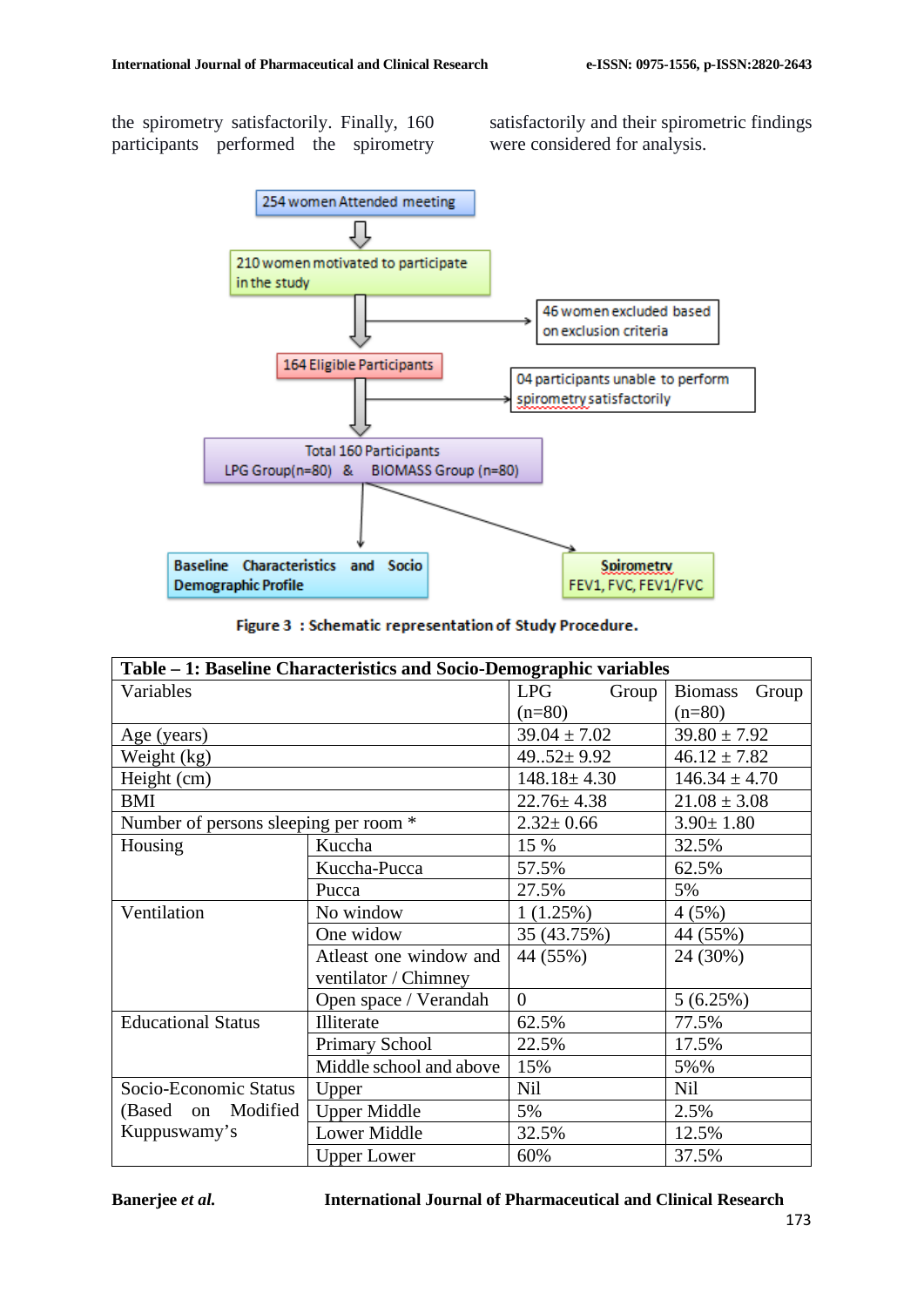| $\sim$<br>Socioeconomic | scale | ower | 2.5% | $\sqrt{2}$<br>47.5% |
|-------------------------|-------|------|------|---------------------|
| 2012                    |       |      |      |                     |

### \*p<0.05 Significant

Data are either mean±SD or Percentage (%)

| <b>Table - 2: Spirometric Recordings</b> |                  |                      |  |  |  |
|------------------------------------------|------------------|----------------------|--|--|--|
| <b>Pulmonary Function Parameters</b>     | LPG Group        | <b>Biomass Group</b> |  |  |  |
| <b>FVC</b>                               | $2.42 \pm 0.52$  | $2.26 \pm 0.64$      |  |  |  |
| FEV <sub>1</sub>                         | $2.18 \pm 0.52$  | $1.96 \pm 0.58$ *    |  |  |  |
| FEV1/FVC%                                | $92.16 \pm 4.02$ | $86.40 \pm 8.88$ *   |  |  |  |

\*p< 0.05 Significant

The age, height, weight, and BMI of subjects in the two groups were not significantly different. The number of persons sleeping per room was significantly higher in the Biomass Group with respect to the LPG Group. In both groups, the majority of the houses were Kuccha-Pucca type. In LPG Group, none of the subjects was cooking in open space or Verandah because the subjects of LPG Group found that the flame of LPG Stoves gets disturbed in open space due to the free blowing air. In both groups, the majority of the subjects were illiterate. Based on socio-economic status, none of the subjects either in LPG or Biomass Group belonged to the Upper class. The majority of the subjects in the LPG Group belonged to Lower Middle and Upper Lower classes. However, the majority of the subjects in the Biomass Group belonged to Upper Lower, and Lower classes. More than 70% of women in the Biomass Group had Biomass Exposure Index > 60. Spirometric recordings show no significant difference in FVC values between the two groups. However, FEV1 and FEV1/FVC % were significantly lower in the Biomass Group as compared to the LPG Group.

## **Discussion:**

Inefficient combustion of Biomass fuels in Chulha (Traditional Cooking stoves) leads to the release of a wide variety of air pollutants [5,6,7]. Exposure to these pollutants generated during biomass combustion may lead to several respiratory diseases (Upper and Lower respiratory tract infections, Chronic Obstructive Lung Disease, Tuberculosis, Lung Cancers, etc.) and non-respiratory diseases (Cardiovascular diseases, Cataract, Nasopharyngeal, and Laryngeal cancers) leading to premature mortality and morbidity in women involved in cooking [4,8,9].

The threshold value of the Biomass Exposure Index to cause a significantly high risk of chronic bronchitis is above 60[17]. In our study, more than 70% of women in the Biomass Group have Biomass Exposure Index  $> 60$ . FEV1 and FEV1 / FVC % were significantly lower in the Biomass Group as compared to the LPG Group. However, no significant difference in FVC was observed between the two groups. A significantly lower FEV1 and FEV1/FVC without any significant change in FVC in the Biomass user group is an indication of the obstructive type of lung disease. Other studies too observed obstructive airway diseases in women exposed to Biomass smoke [18,19]. Women involved in cooking with Biomass fuel are at 2.4 times more risk of developing Obstructive Lung diseases compared to other cleaner cooking fuels like LPG, Electricity, Solar energy.[20]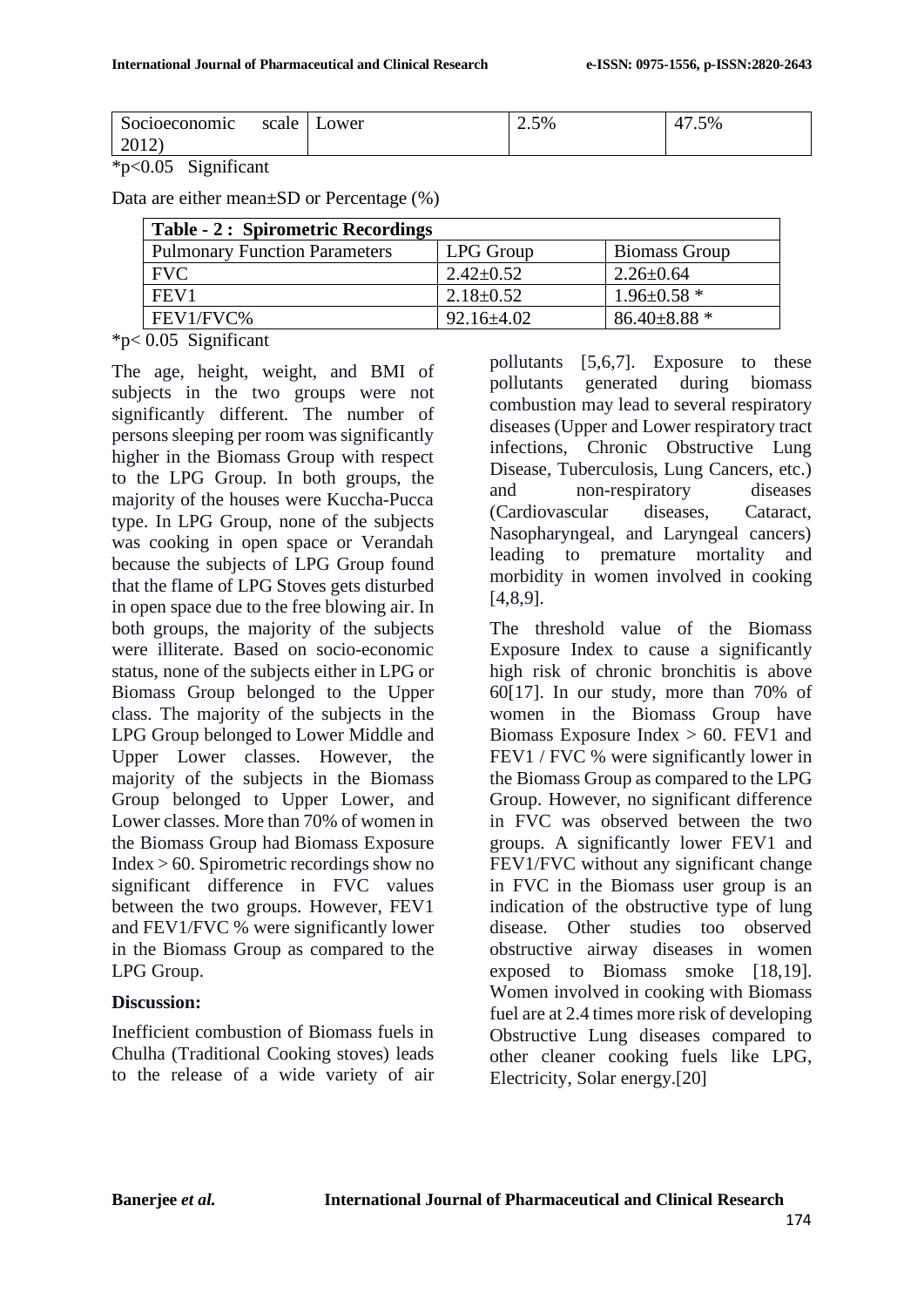

Figure 4: Biomass Smoke exposure and Pathogenesis of Obstructive Lung Disease.

Current studies have shown that Biomass smoke exposure has an important role in the pathogenesis of Obstructive Lung Diseases. It is found that PM (Particulate Matter of Respirable size) in Biomass smoke induces Inflammatory changes and Oxidative stress. Inflammatory responses are brought by activation of pulmonary TRP (Transient Potential Receptor) ion channels and TLR (toll-like receptors). This results in the recruitment of inflammatory cells like macrophages, neutrophils, eosinophils, etc in the lung and creates a state of Systemic and Pulmonary inflammation. Inflammatory cells also bring Oxidative Stress by more generation of ROS. Oxidative Stress is brought by PMs in the Biomass smoke. PMs lodged in lower airways cause sequestering of iron from epithelial tissues (disturbances in iron metabolism). This results in low iron availability in the cells followed by the importation of iron and reduction of iron by Fenton reaction (Fe2+ + H2O2 $\rightarrow$  Fe3+ + •OH + OH−). It generates Reactive Oxygen Species (ROS) causing Oxidative Stress and oxidizing macromolecules like protein, lipids, carbohydrates, and DNA adding to tissue damage and genotoxicity. Oxidative stress also activates the production of more

Pro-Inflammatory mediators. The Inflammatory changes and Oxidative stress induced by Biomass Smoke exposure results in Tissue Damage (bronchiolitis, anthracosis, and pulmonary fibrosis) and Airway Remodelling (airway wall thickening) leading to the development of Obstructive Lung Disease [21,22,23].

### **Conclusion**

A significantly lower FEV1 and FEV1/FVC% without any significant change in FVC in the Biomass user group is indicative of Obstructive Lung disease. This can be attributed to the adverse effects of indoor air pollutants generated due to the incomplete combustion of biomass fuels in indigenous Chulhas. Biomass smoke exposure accounts for approximately 4% of the Global Burden of Diseases [10,11]. Remedial steps that may be adopted to reduce the adverse effects of Biomass Fuel use are 1. Use of Combustion Efficient better-designed Biomass stoves, 2. Proper ventilation and installation of Chimneys in the cooking area, 3. Separation of the living room from the cooking area, 4. Use of masks while cooking, 5. Shifting from Biomass fuel to other cleaner sources of energy like LPG, Electricity, Solar energy,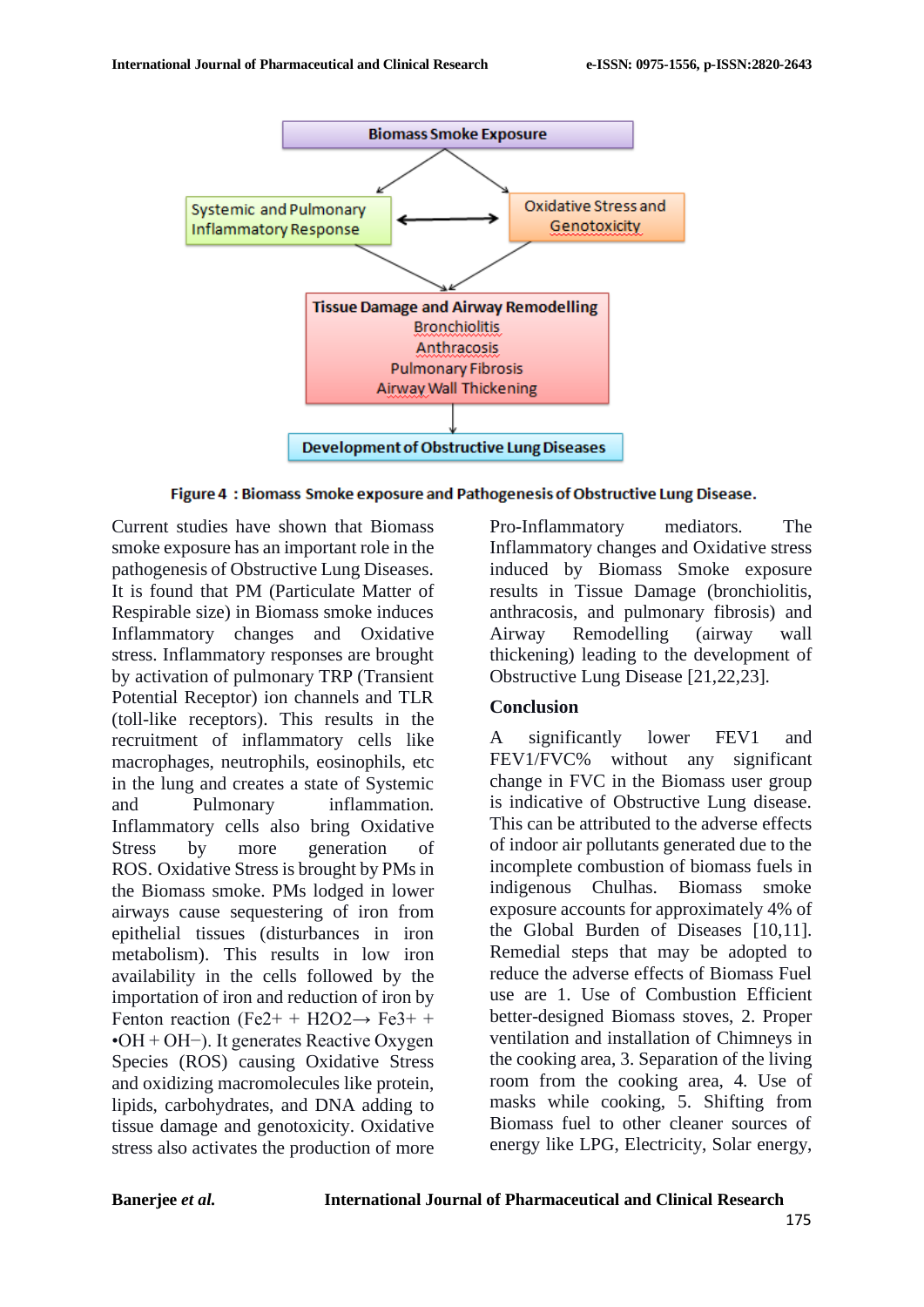etc. 6. Community awareness on the hazardous effects of Biomass Smoke Exposure. 7. Policymaking for promoting the use of clean fuel as a source of domestic energy. The Ujjwala Yojna of the Government of India is playing a pivotal role in promoting the LPG used for cooking activities.

# **References**

- 1. Smith KR, Aggarwal AL, Dave RM. Air pollution and rural biomass fuels on developing countries: A pilot village study in India and implications for research and policy. Atmospheric Environ 1983; 17 : 2343-62.
- 2. Fullerton DG, Bruce N, Gordon SB. Indoor air pollution from biomass fuel smoke is a major health concern in the developing world. Trans R Soc Trop Med Hyg 2008;102:843-51.
- 3. Torres-Duque C, Maldonado D, Perez-Padilla R, et al. Biomass fuels and respiratory diseases: a review of the evidence. Proc Am Thorac Soc 2008;5:577-90.
- 4. Duncan G. Fullerton, Nigel Bruce, Stephen B. Gordon. Indoor air pollution from biomass fuel smoke is a major health concern in the developing world. Transactions of the Royal Society of Tropical Medicine and Hygiene 2008; 102:843—851
- 5. Naeher, L., Brauer, M., Lipsett, M., Zelikoff, J., Simpson, C., Koenig, J., Smith, K. Woodsmoke health effects: a review. Inhal. Toxicol. 2007; 19: 67— 106.
- 6. T.S. Reddy, R. Guleria, Sanjeev Sinha, S.K. Sharma, J.N. Pande. Domestic Cooking Fuel and Lung Functions in Healthy Non-smoking Women. Indian J Chest Dis Allied Sci. 2004; 46 : 85-90
- 7. Nigel, B.; Perez-Padilla, R.; Albalak, R. Indoor air pollution in developing countries: A major environmental and public health challenge. Bull. World Health Organ. 2000;78, 15.
- 8. Wig KL, Guleria JS, Bhasin RC, et al. Certain clinical and epidemiological aspects of chronic bronchitis as seen in Northern India. Indian J Chest Dis. 1964; 6 : 183-84.
- 9. Ki-Hyun Kim, Shamin Ara Jahan, Ehsanul Kabir. A review of diseases associated with household air pollution due to the use of biomass fuels. J. Hazard. Mater. 2011;192:425– 431
- 10. Lim, S.S.; Vos, T.; Flaxman, A.D.; Danaei, G.; Shibuya, K.; Adair-Rohani, H.; Amann, M.; Anderson, H.R.; Andrews, K.G.; Aryee, M.; et al. A comparative risk assessment of burden of disease and injury attributable to 67 risk factors and risk factor clusters in 21 regions, 1990–2010: A systematic analysis for the Global Burden of Disease Study 2010. Lancet. 2012;380:2224–2260
- 11. WHO, The World Health Report 2008—Primary Health Care: Now More than Ever. 2008. Available at: http://www.who.int/whr/previous/en/in dex.html.
- 12. WHO- Household air pollution and health. 8<sup>th</sup> May 2018. Available at: https://www.who.int/news-room/factsheets/detail/household-air-pollutionand-health
- 13. Rosenthal, J., Quinn, A., Grieshop, A.P., Pillarisetti, A., Glass, R.I., 2018. Clean cooking and the SDGs: integrated analytical approaches to guide energy interventions for health and environment goals. Energy Sustain. Dev. 2017; 42: 152–159.
- 14. TATA Energy Research Institute. TERI Energy Data Directory and Year Book (TEDDY). TATA Energy Research Institute, New Delhi; 1989.
- 15. Behera D, Jindal SK. Respiratory symptoms in Indian women using domestic cooking fuels. Chest. 1991;100 : 385-8.
- 16. Zaichick, V. Diagnosis of Thyroid Malignancy using Chemical Elements of Nodular Tissue determined by